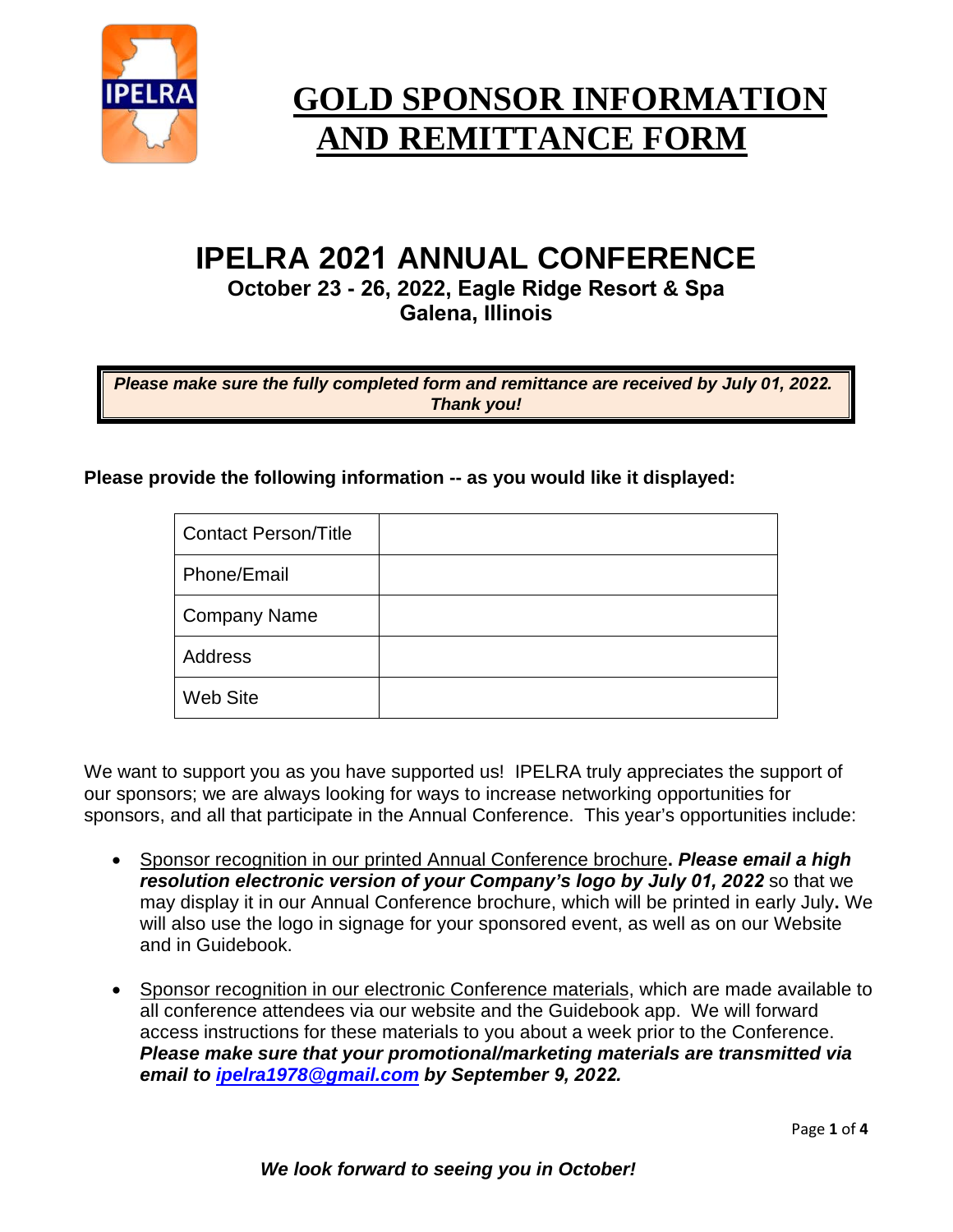• Signage will be prominently displayed acknowledging your sponsorship of a select event. Based on first come first served, select your preferred event at the ATC:

| Event                                   | Mark as 1 <sup>st</sup> ,<br>2 <sup>nd</sup> and 3 <sup>rd</sup><br>choice | <b>Event</b>                                                | Mark as 1 <sup>st</sup> ,<br>2 <sup>nd</sup> and 3rd<br>choice |
|-----------------------------------------|----------------------------------------------------------------------------|-------------------------------------------------------------|----------------------------------------------------------------|
| Sunday<br>President's<br>Reception      |                                                                            | Tuesday<br><b>Breakfast</b>                                 |                                                                |
| Monday<br><b>Breakfast</b>              |                                                                            | <b>Tuesday Lunch</b>                                        |                                                                |
| <b>Monday Breaks</b>                    |                                                                            | Tuesday<br><b>Breaks</b>                                    |                                                                |
| Monday Awards<br>Luncheon &             |                                                                            | <b>Tuesday Dinner</b>                                       |                                                                |
| <b>Sponsors</b><br>Welcome<br>Reception |                                                                            | Wednesday<br><b>Business</b><br>Meeting<br><b>Breakfast</b> |                                                                |

- We provide table space in the sponsor's gallery so that you can display material and greet attendees throughout the entire Conference.
- Opportunity to introduce the presenter(s) at a concurrent session at the ATC.
- President's Welcome Reception on Sunday evening from 5:00 to 6:30 p.m. *In order that all members can enjoy the benefits of the networking receptions – we ask that any off-site networking occur after the scheduled reception.*
- Sponsor Recognition Reception on Monday during the Awards Luncheon.
- IPELRA's Annual Conference Banquet on Tuesday evening, including a reception and dinner.
- And, of course, breakfast on Monday, Tuesday and Wednesday, and lunch on Monday and Tuesday, also provide great opportunities to network.
- In addition, contact information for your company will be posted on our website, www.ipelra.org, through September 2023, and the Company will receive a special mention and thanks in the issue of our newsletter reporting on the Conference.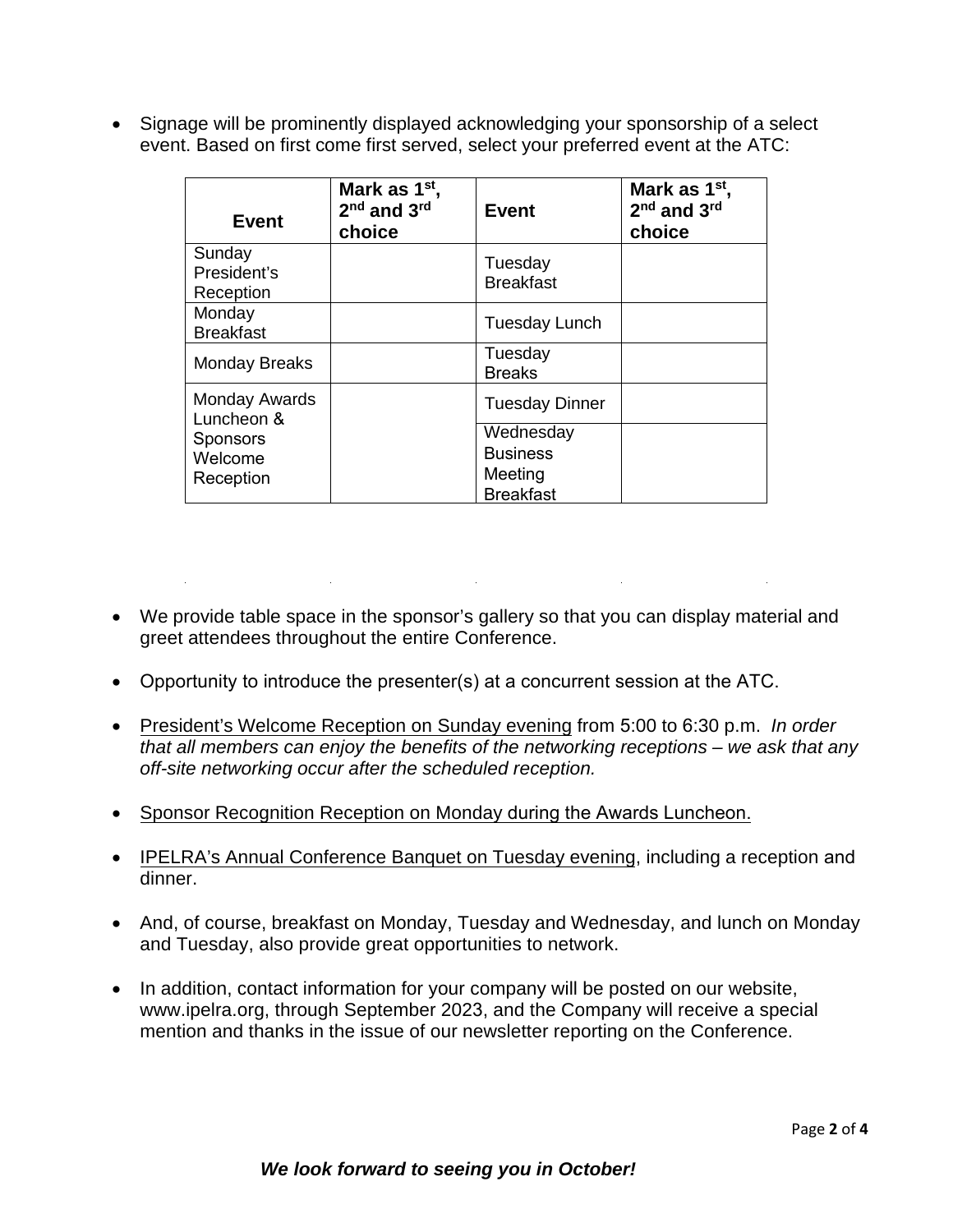Your Gold sponsorship includes two full Annual Training Conference registrations. Please provide the following information for up to two Company representative(s) who will be joining us at the Annual Training Conference.

| Name | ™itle | <b>Email Address</b> | <b>Arrival/Departure Dates</b> |
|------|-------|----------------------|--------------------------------|
|      |       |                      |                                |
|      |       |                      |                                |
|      |       |                      |                                |
|      |       |                      |                                |

If you are interested in having more than two representatives attend, you may register additional personnel online.

**Do any representatives attending the Conference have special dietary needs (***i.e.***, vegetarian, vegan, allergies)? If so, please specify below for each individual:** 

#### **Each sponsor will be provided space in the Sponsors Gallery with a 6 to 8' standard table and two chairs. Please indicate any special or additional needs below:**

- □ Bringing floor display -- please list space dimensions required \_\_\_\_\_\_\_\_\_\_\_\_\_
- □ Access to electricity required
- Other requirements